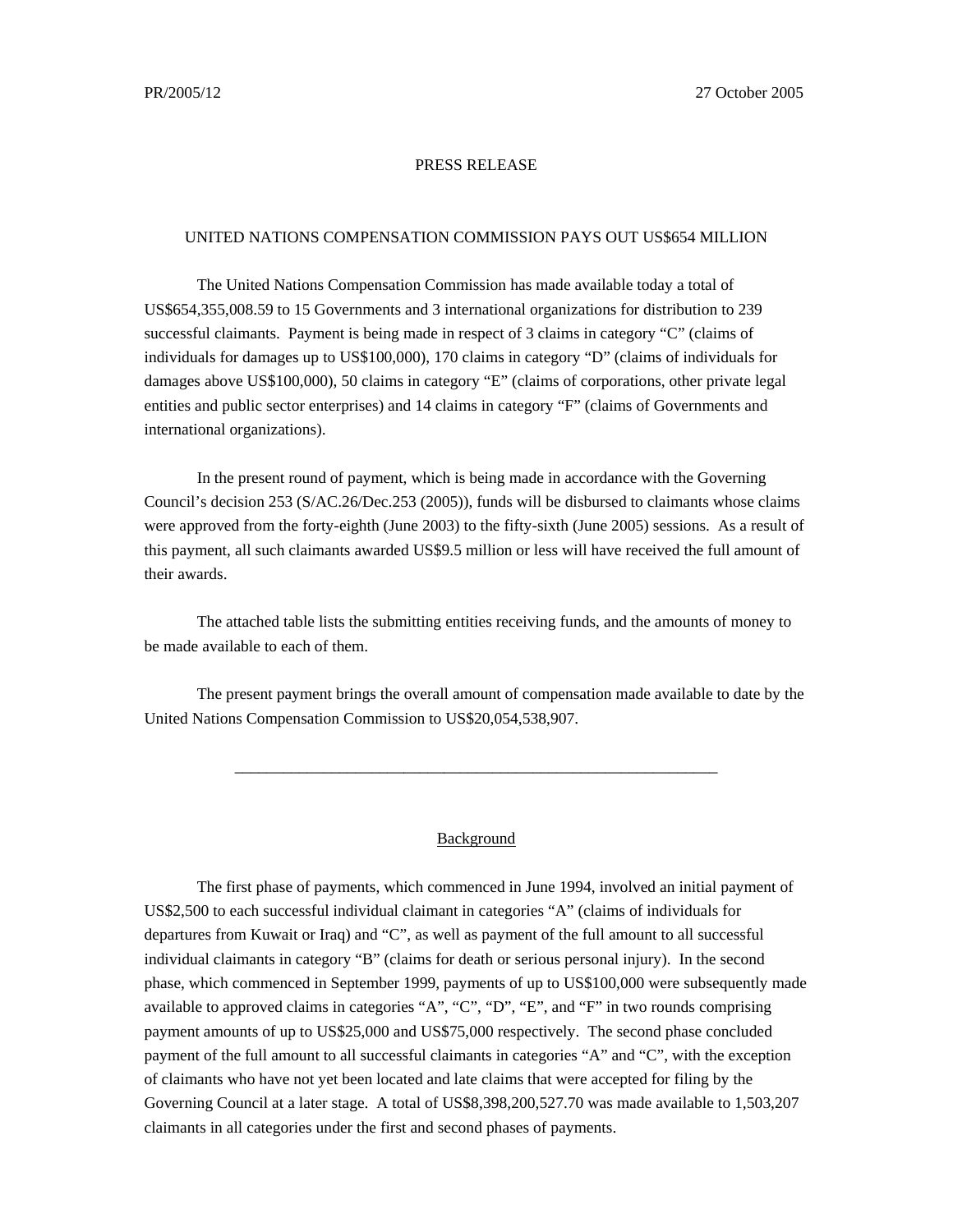In the third phase of the payments mechanism, which commenced in October 2000, each successful claimant in categories "D", "E" and "F" received an initial amount of up to US\$5 million in accordance with decision 100 of the Governing Council of the UNCC. Subsequent rounds of payments of up to US\$10 million were made to successful claimants in these categories of claims in the order in which they have been approved. A total of US\$9,219,583,850.16 has been made available to 7,921 claimants in categories "D", "E" and "F" under the third phase.

At the forty-eighth session (June 2003), the Governing Council adopted decision 197, establishing a temporary payment mechanism in light of the reduction in the Compensation Fund's income, following the adoption of Security Council resolution 1483 (2003), which provides in paragraph 21 that the Fund shall receive 5 per cent of all export sales of petroleum, petroleum products, and natural gas from Iraq. Under this temporary payment mechanism, up to US\$200 million from the Compensation Fund was made available for the payment of successful claims on a quarterly basis following each session of the Governing Council (from the forty-eighth to the fifty-first sessions, inclusive). Successful claimants in all categories received an initial amount of US\$100,000 or the unpaid principal amount of the award, if less, with the disbursement of subsequent rounds of payments of US\$100,000 to successful claimants in all categories in the order in which they had been approved at the sessions described above, until the available funds for distribution had been exhausted. This temporary mechanism was extended by the Governing Council in its decision 227 at its fifty-second session (June-July 2004).

As a result of the completion of the review of all claims and of the higher than anticipated income into the Compensation Fund, the Governing Council adopted at the fifty-seventh session (September 2005) decision 253, which lifted the ceiling of US\$200 million established under decisions 197 and 227, and makes available for payment the entire balance in the Compensation Fund for each quarterly payment. The current payment of approximately US\$654 million represents the income of the Compensation Fund over the past three months plus the balance that has accumulated since June 2003 as a result of the US\$200 million ceiling. The magnitude of future quarterly payments will depend on actual income, which currently averages approximately US\$120 million per month.

The Governing Council monitors the distribution of payments to claimants by the relevant Governments and international organizations. Governments and international organizations are obligated to distribute funds to successful claimants expeditiously and to report to the Commission on payments made to claimants. Any funds undistributed to claimants by Governments and international organizations within twelve months of receiving payment shall be returned to the Commission. Further payments to Governments and international organizations shall be suspended where they fail to report on the distribution of funds to successful claimants or fail to return undistributed funds on time.

Further information about the Commission can be found on its website located at www.uncc.ch.

-2-